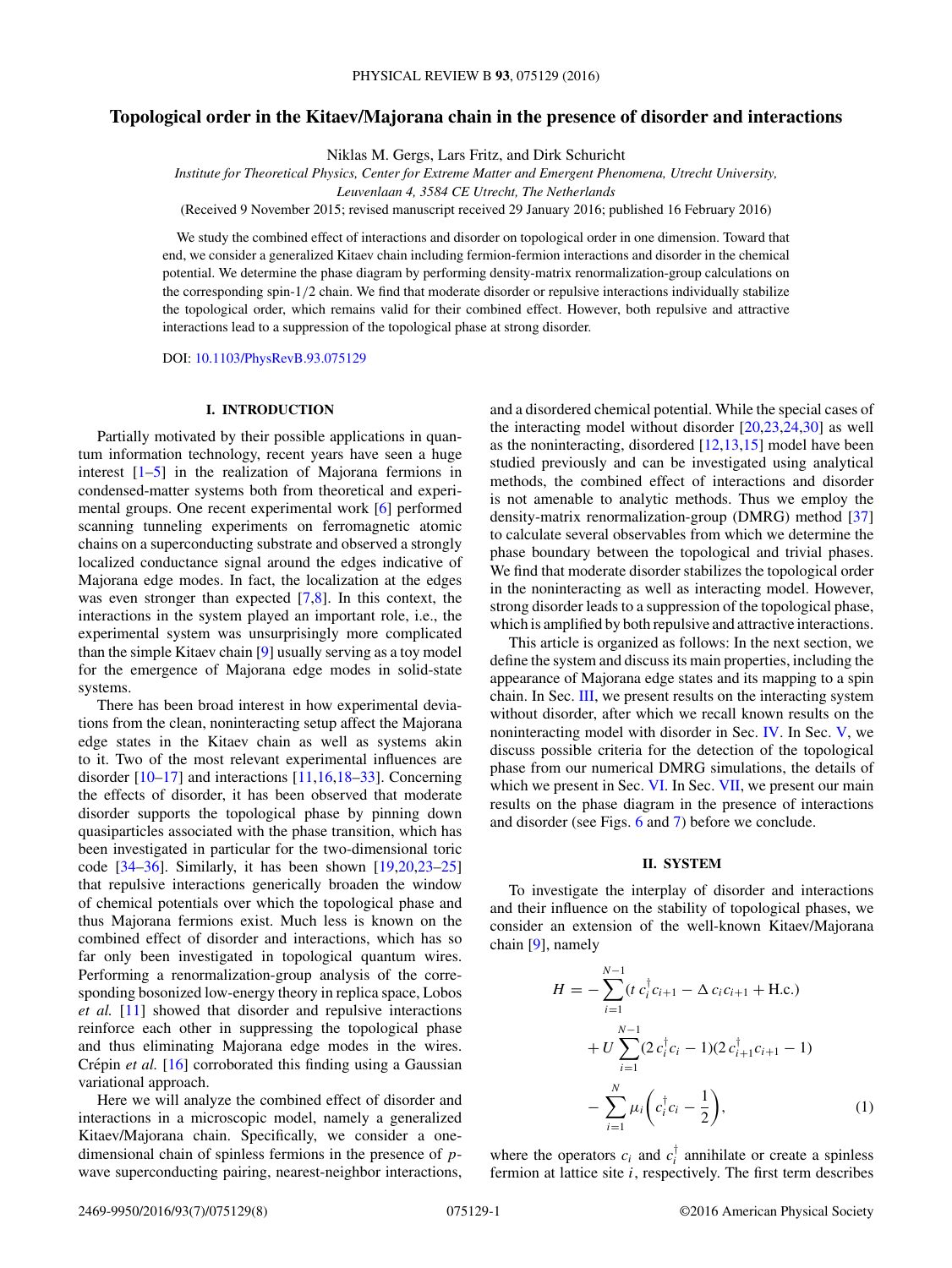<span id="page-1-0"></span>hopping of the fermions between neighboring sites, the second is a *p*-wave superconducting pairing, and the third term represents an interaction term between fermions on neighboring sites. The corresponding amplitudes  $t$ ,  $\Delta$ , and *U* are assumed to be real (furthermore, we assume *t* and *-* to be positive) and constant along the chain. In contrast, the chemical potential  $\mu_i$  in the last term is allowed to be site-dependent and thus to contain disorder. Throughout this paper, we assume the values  $\mu_i$  to stem from a uniform disorder distribution with mean value  $\bar{\mu}$  and variance  $\sigma_{\mu}^2$ , i.e., the  $\mu_i$ are uniformly distributed in the interval  $\bar{\mu} - \sqrt{3}\sigma_{\mu} < \mu_i <$  $\bar{\mu} + \sqrt{3}\sigma_{\mu}$ . The generalization to other disorder distributions is straightforward; we do not expect any qualitative changes of our results. Unless stated differently, we assume an open chain of length *N*.

For the later discussion, it is useful to rewrite the Hamiltonian [\(1\)](#page-0-0) in two different ways (see, e.g., Ref. [\[38\]](#page-7-0)). First, we can introduce two Majorana fermions  $\gamma_{i,a}$  and  $\gamma_{i,b}$  at each lattice site via  $c_i = (\gamma_{i,a} + i\gamma_{i,b})/2$ . The Majorana fermions satisfy the algebra  $\gamma_{i,a}^{\dagger} = \gamma_{i,a}, \gamma_{i,b}^{\dagger} = \gamma_{i,b}, \{\gamma_{i,a}, \gamma_{j,a}\} = \{\gamma_{i,b}, \gamma_{j,b}\} =$  $2\delta_{ij}$ ,  $\{\gamma_{i,a}, \gamma_{j,b}\} = 0$ , and  $\gamma_{i,a}^2 = \gamma_{i,b}^2 = 1$ . In terms of these, the Hamiltonian reads

$$
H = \frac{i}{2} \sum_{i=1}^{N-1} [(t + \Delta) \gamma_{i,b} \gamma_{i+1,a} - (t - \Delta) \gamma_{i,a} \gamma_{i+1,b}]
$$
  

$$
- U \sum_{i=1}^{N-1} \gamma_{i,a} \gamma_{i,b} \gamma_{i+1,a} \gamma_{i+1,b} - \frac{i}{2} \sum_{i=1}^{N} \mu_i \gamma_{i,a} \gamma_{i,b}.
$$
 (2)

The appearance of Majorana edge zero modes is most easily seen in the homogeneous, noninteracting model at  $t = \Delta$ . Denoting the chemical potential by  $\mu$ , it is straightforward to show [\[38\]](#page-7-0) that the operator

$$
\Psi_{\text{left}} = \sum_{i=1}^{N} \left( -\frac{\mu}{2t} \right)^{i-1} \gamma_{i,a} \tag{3}
$$

commutes with the Hamiltonian up to terms exponentially small in the system size provided  $|\mu| < 2t$ . Obviously,  $\Psi_{\text{left}}$ is localized at the left boundary; the Majorana edge mode at the right boundary can be constructed analogously. The condition  $|\mu| < 2t$  is also sufficient [\[13\]](#page-7-0) for the existence of Majorana edge modes for  $\Delta \neq t$  (as long as  $\Delta \neq 0$ ), and hence it determines the topological phase in the clean, noninteracting system.

Alternatively, the model [\(1\)](#page-0-0) can be mapped to a spin-chain Hamiltonian via the Jordan-Wigner transformation  $\sigma_i^x = \prod_{j < i} (1 - 2c_j^{\dagger} c_j)(c_i^{\dagger} + c_i), \ \sigma_i^y = -i \prod_{j < i} (1 - c_j^{\dagger} c_j)$  $2c_j^{\dagger}c_j$ ) $(c_i^{\dagger} - c_i)$ ,  $\sigma_i^z = 2c_i^{\dagger}c_i - 1 = i\gamma_{i,a}\gamma_{i,b}$ , with the result

$$
H = -\sum_{i=1}^{N-1} \left[ \frac{t + \Delta}{2} \sigma_i^x \sigma_{i+1}^x + \frac{t - \Delta}{2} \sigma_i^y \sigma_{i+1}^y - U \sigma_i^z \sigma_{i+1}^z \right] - \frac{1}{2} \sum_{i=1}^{N} \mu_i \sigma_i^z,
$$
\n(4)

where the  $\sigma_i^a$ ,  $a = x, y, z$ , denote the usual Pauli matrices. In the homogeneous, noninteracting limit, this simplifies to the well-known *XY* model in a magnetic field. For  $|\mu| < 2t$ ,

this model is in its ordered phase with  $\langle \sigma_i^x \rangle \neq 0$ , which corresponds to the topological phase of the Kitaev chain. The relation between the local order parameter in the spin-chain representation (4) and the nonlocal topological order in the Kitaev chain (2) is given by the nonlocal Jordan-Wigner transformation [\[38\]](#page-7-0).

In the following sections, we discuss the phase diagram of the clean, interacting system followed by the noninteracting, disordered one. We then turn to the investigation of their combined effect.

### **III. INTERACTING CASE WITHOUT DISORDER**

The phase diagram of the interacting Kitaev chain without disorder, i.e., the model [\(1\)](#page-0-0) with  $\mu_i = \mu$ , has been determined [\[20,23,24,30\]](#page-7-0) employing the equivalent spin-chain representation (4). It was shown that the topological and trivial phases of the noninteracting model extend to weak and moderate repulsive and attractive interaction strengths. At large repulsions,  $U > t$ , additional incommensurate and commensurate charge-density-wave phases (Mott insulator) exist.

In this article, we focus on weak and moderate interactions. To obtain quantitative results on the phase boundary between the topological and trivial phase, we diagonalize the noninteracting Hamiltonian (assuming periodic boundary conditions) using a standard Bogoliubov transformation (see, e.g., Ref. [\[39\]](#page-7-0)). The critical chemical potential  $\mu_c$  is then determined in perturbation theory in *U* from the condition that the excitation gap closes; the result reads [\[40\]](#page-7-0)

$$
\mu_{c} = 2t - \frac{8Ut}{\pi(\Delta^{2} - t^{2})^{3/2}} \left[ \sqrt{\Delta^{2} - t^{2}} \Delta - (2\Delta^{2} - t^{2}) \ln \frac{\Delta + \sqrt{\Delta^{2} - t^{2}}}{t} \right] + O(U^{2})
$$
  

$$
\approx 2t + \left[ \frac{32}{3\pi} - \frac{32}{15\pi} \frac{\Delta - t}{t} \right] U + O(U^{2}), \qquad (5)
$$

where in the last line we have expanded also to leading order in  $(\Delta - t)/t$ . The perturbative result (5) has been confirmed numerically. The linear approximation with respect to  $(\Delta$ *t*)*/t* works surprisingly well even for appreciable deviations of the order of  $|\Delta - t| \sim t/2$ . We stress that repulsive interactions stabilize the topological phase in the sense that  $\mu_c$  increases with *U*.

We note that a pair coupling deviating from  $\Delta = t$  causes no shift of  $\mu_c$  in the absence of interactions, while for the interacting model the sign of the shift also depends on the sign of the interaction U. The absence of any effect of  $\Delta \neq t$ on  $\mu_c$  in the noninteracting case can be understood from the Majorana representation (2): The coupling  $\alpha(t - \Delta)$  binds Majorana fermions on neighboring fermionic sites  $i$  and  $i + 1$ and thus acts qualitatively similar to the first term in favoring the formation of Majorana edge modes. Finite interactions, however, influence this binding between neighboring sites, thus causing a correction in  $\mu_c$ .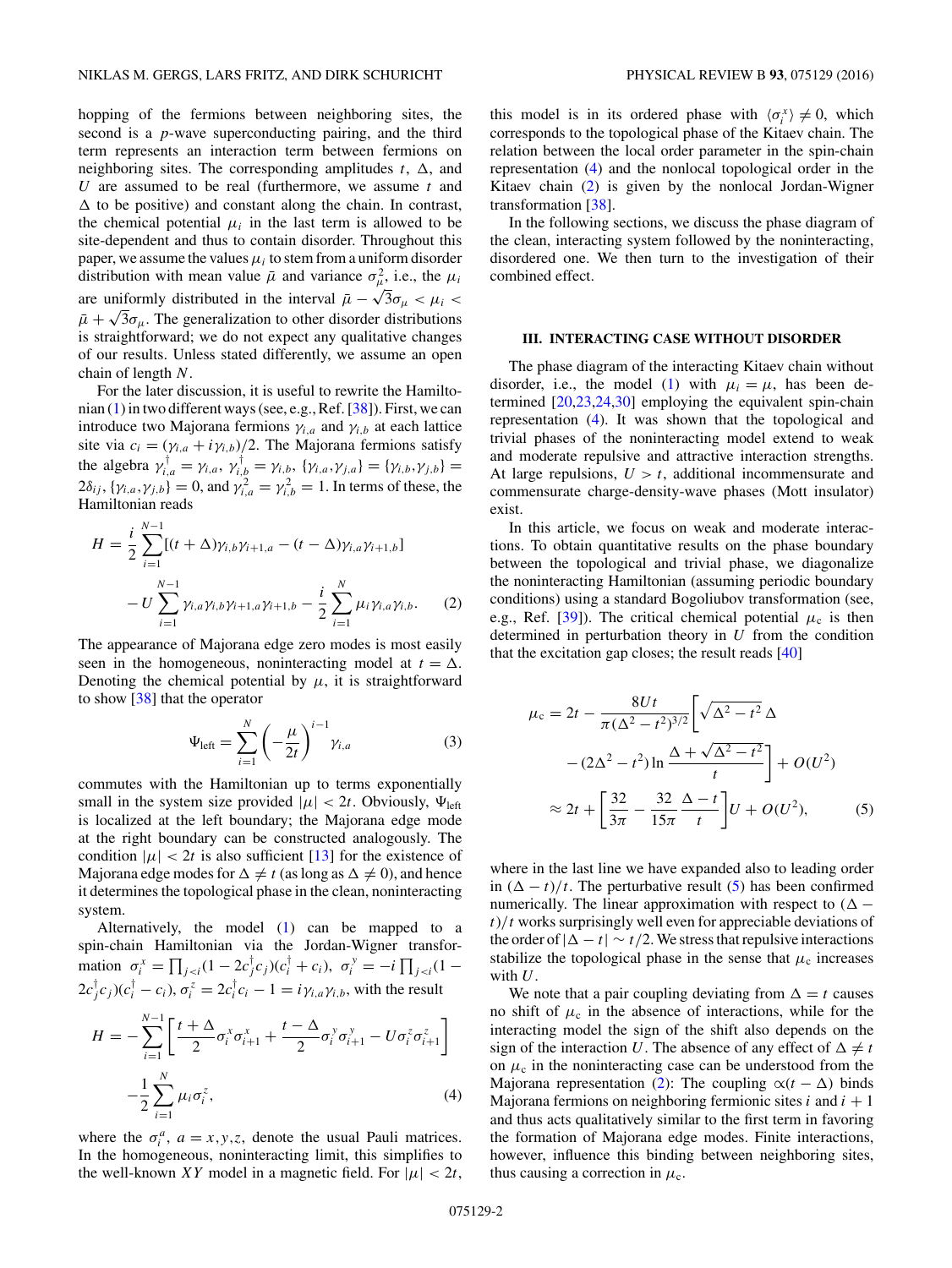# <span id="page-2-0"></span>**IV. NONINTERACTING CASE WITH DISORDER**

Now let us turn to the noninteracting model with disorder in the chemical potential. The phase diagram can be obtained by considering a semi-infinite chain and applying a transfermatrix approach  $[13,15]$  to search for states that decay when moving away from the edge. This leads to the criterion for the existence of Majorana edge states,

$$
T = \prod_{i=1}^{N} \begin{pmatrix} -\frac{\mu_i}{t+\Delta} & \frac{t-\Delta}{t+\Delta} \\ 1 & 0 \end{pmatrix}, \quad \max\{|\lambda_T|\} < 1,\tag{6}
$$

where  $\lambda_T$  denotes the eigenvalues of T. For the special case  $t = \Delta$ , the structure of the matrices multiplied in the construction of *T* simplifies, and one obtains in the infinite-size limit

$$
\int d\mu \, p(\mu, \bar{\mu} = \mu_c, \sigma_{\mu}) \ln \left| \frac{\mu}{2} \right| = \ln t, \tag{7}
$$

where  $p(\mu, \bar{\mu}, \sigma_{\mu})$  denotes the probability distribution for the  $\mu_i$  with mean value  $\bar{\mu}$  and variance  $\sigma_{\mu}^2$ . For special probability distributions such as the uniform, Gaussian, or Cauchy-Lorentz distribution, the left-hand side of (7) can be evaluated analytically. In the spin-chain context, the condition (7) determines the phase boundary in the quantum Ising chain with a disordered transverse field [\[41–43\]](#page-7-0). If additionally the tunnel coupling *t* is disordered (but uncorrelated to the disorder in  $\mu_i$ ), one has to include a disorder average on the right-hand side of (7) as well.

The criterion on the eigenvalues of the transfer matrix (6) can also be used the determine the phase boundary for  $\Delta \neq t$ , although no closed result replacing (7) exists. We plot the resulting phase diagram for different values of  $\Delta$  in Fig. 1. We observe that under a reduction of  $\Delta$ , the topological phase shrinks, while increasing  $\Delta$  stabilizes it against stronger disorder in the chemical potential. We also observe that the value of  $\mu_c$  at  $\sigma_{\mu} = 0$  is unaffected, as predicted by the result  $(5)$ .



FIG. 1. Phase boundary  $\mu_c$  for different values of the pairing strength  $\Delta$ . If, for a given standard deviation  $\sigma_{\mu}$ , the mean chemical potential  $\bar{\mu}$  is below (above) the critical value  $\mu_c$ , the system is in the topological (trivial) phase. The data are obtained from the transfer-matrix approach considering  $N = 10^6$  sites.

# **V. POSSIBLE CRITERIA**

In the remainder of this paper, we will analyze the interplay of interactions and disorder in the chemical potential. Toward that end, we will calculate several observables using the DMRG method [\[37\]](#page-7-0). In this section, we give a list of possible criteria to determine the phase boundary between the topological and trivial phase, and we discuss their practical applicability to the problem at hand.

(i) The simplest possible criterion is the closing of the energy gap between the ground state and the first excited state. This criterion works very well for the clean system, as shown in Fig.  $2(a)$ . However, the presence of disorder may lead to localized zero-energy modes, resulting in the closing of the energy gap without a phase transition in the bulk of the system [see Fig.  $2(b)$ ], thus rendering the criterion unreliable. A related criterion, namely the compressibility  $-\partial^2 E_{GS}/\partial \mu^2$ , was discussed recently [\[29\]](#page-7-0) and shown to be insensitive to finite-size effects. However, in the disordered case the compressibility shows the same problems as the



FIG. 2. Function  $G_{r=50}$  [see Eq. [\(10\)](#page-3-0)], entanglement gap  $\Delta \mathcal{H}$ , energy gap  $\Delta E$  above the ground state, and Majorana edge state overlap [\(8\)](#page-3-0). (a) Clean system with  $\mu_i = \mu$ . (b) Exemplary disorder configuration with mean value  $\bar{\mu}$ . While in the clean system the four criteria agree and give the correct value  $\mu = \mu_c \approx 4t$  for the phase boundary, in the disordered case the energy gap shows significant deviations due to localized zero-energy bulk states while the Majorana edge state overlap possesses strong fluctuations. On the other hand, the correlation function  $(10)$  and the entanglement gap give the same result. The simulations were performed with  $t = \Delta$ ,  $N = 200$ , and  $\chi = 32$  kept states.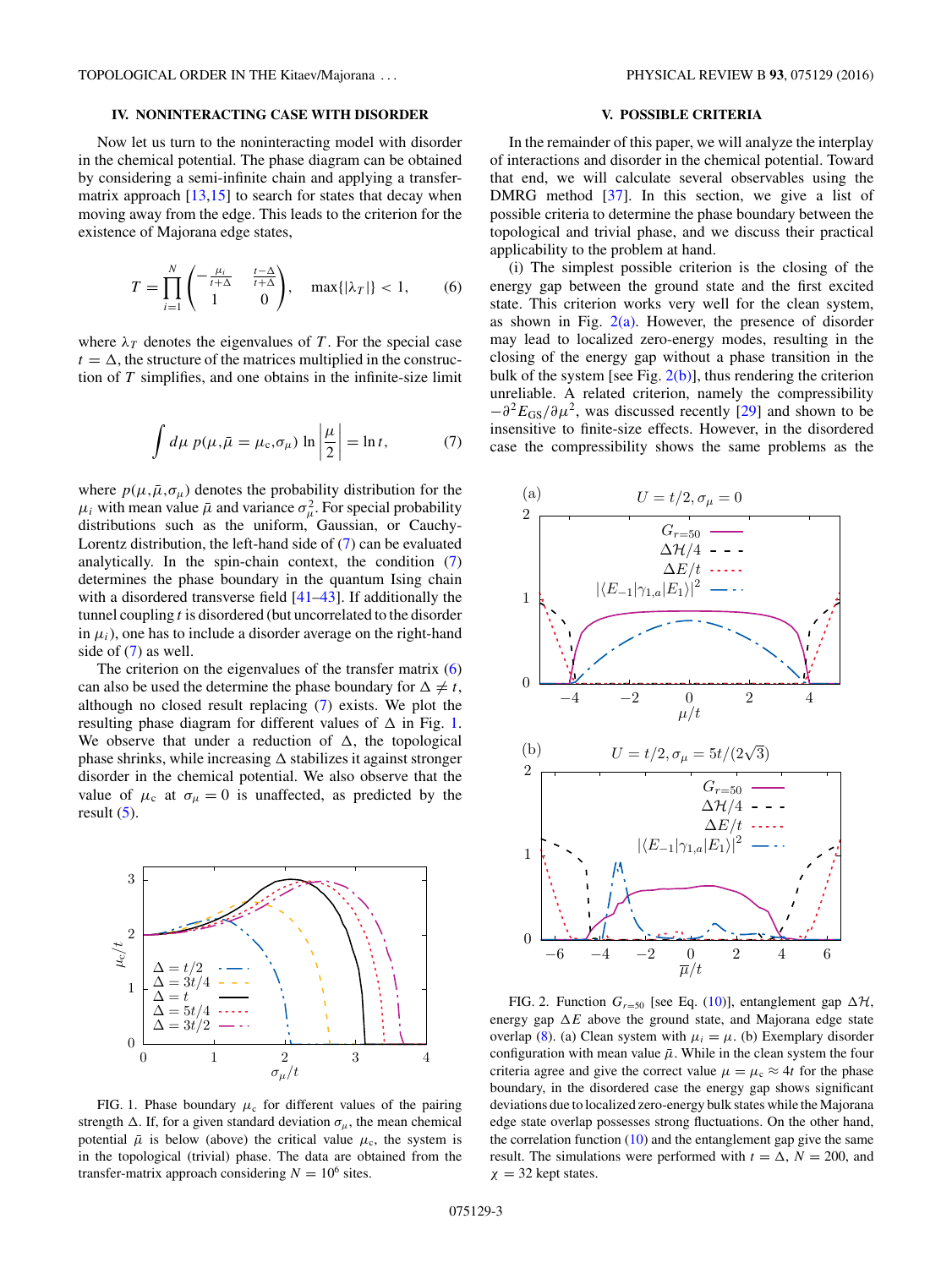<span id="page-3-0"></span>energy gap. Thus we conclude that both criteria are not suitable for the determination of the phase boundary in the presence of disorder.

(ii) The second possible criterion is the relative change of the wave-function overlap when changing  $\mu$ —related to the fidelity  $[44] - \Delta \psi = \lim_{\varepsilon \setminus 0} (1 - |\langle \psi_{\mu} | \psi_{\mu + \varepsilon} \rangle|)/\varepsilon$  $[44] - \Delta \psi = \lim_{\varepsilon \setminus 0} (1 - |\langle \psi_{\mu} | \psi_{\mu + \varepsilon} \rangle|)/\varepsilon$ . This parameter also turns out to be very stable in the clean case, but it becomes insensitive to the phase transition for strong disorder as it also tends to be sensitive for the closure of the energy gap.

(iii) Another possible criterion is based on the noninteracting picture [\[19\]](#page-7-0) discussed above. One considers the overlap  $\langle E_{-1}|\gamma_{1,a}|E_1\rangle$ , where  $|E_{\pm 1}\rangle$  denotes the ground state in the even- or odd-parity sector, respectively, which are connected via the zero-energy Majorana edge state associated with  $\gamma_{1,a}$ . Hence, this expectation value will be of order 1 in the topological phase but will vanish in the trivial phase, i.e., we find

$$
|\langle E_{-1}|\gamma_{1,a}|E_1\rangle|^2 = |\langle E_{-1}|\sigma_1^x|E_1\rangle|^2 \approx \begin{cases} 1 & \text{topological,} \\ 0 & \text{trivial.} \end{cases} \tag{8}
$$

The limiting factor for this approach is mainly the need to access both ground states  $|E_{\pm 1}\rangle$ , which comes at higher numerical costs than criterion (v) discussed below. Furthermore, when determining the ground states, one has to ensure that one obtains the true ground states in the respective parity sectors and not some localized zero-energy state due to (strong) disorder. In addition, as exemplified in Fig.  $2(b)$ , the Majorana edge state overlap possesses strong fluctuations inside the topological region, which make a reliable extraction of the phase boundaries very hard.

(iv) A criterion often used to identify topological phases is the degeneracy of the entanglement spectrum [\[19,45\]](#page-7-0), i.e., the spectrum of  $\mathcal{H} = -\log tr_{L/2} \rho_{gs}$ , with the ground-state density matrix  $\rho_{gs}$ , which is two-times degenerate in the topological phase. Hence its gap may be used as a criterion, which turns out to be robust against disorder, i.e., it does not detect spurious localized zero-energy states. While this criterion is generally easily accessible with DMRG algorithms, it requires some effort to be numerically stable regarding the number of kept states  $\chi$  (see Sec. [VI](#page-4-0) and Fig. 3). To sample many disorder realizations in a reasonable amount of time, therefore, we did not apply this criterion. However, we show for an exemplary case in Fig.  $2(b)$  that it agrees with criterion (v), as discussed in the following.

(v) Finally, let us devise the criterion we are going to use for our numerical calculations. As mentioned above, the topological phase corresponds to the magnetically ordered phase in the spin-chain representation [\(4\)](#page-1-0), thus we start with the correlation function of the corresponding order parameter,

$$
C_r^i = \sigma_i^x \sigma_{i+r}^x. \tag{9}
$$

In the clean case, this function behaves as follows: In the trivial region  $|\mu| > 2t$ , one finds that  $C_r^i$  decays as [\[46,47\]](#page-7-0)  $C_r^i = r^{-2x_M} \exp(-r/\xi)$ , where  $x_M \approx 0.191$  and the correlation length is given by  $\xi = 1/\log(\mu/t)$ . In contrast, in the topological region  $|\mu| < 2t$  the correlation function  $C_r^i$ saturates at a constant value close to unity as  $r \gg 1$ . We will now use this behavior to construct a parameter that has a



FIG. 3. (a) Entanglement gap  $\Delta H$  and (b) function  $G_{r=50}$  for an exemplary disorder configuration with mean value  $\bar{\mu}$ . The simulations were performed with  $t = \Delta$  and  $N = 200$  for different values of  $\chi$ . We observe that for smaller matrix dimensions  $\chi$ , the entanglement gap may show accidental collapses, while the *χ* dependence of the function  $G_{r=50}$  is much less significant.

rather sharp transition at the critical point  $\mu_c = 2t$  and most importantly is robust against disorder.

Toward that end, we consider the functions

$$
G_r = \frac{1}{N-r} \sum_{i=1}^{N-r} |C_r^i| = \frac{1}{N-r} \sum_{i=1}^{N-r} |\sigma_i^x \sigma_{i+r}^x|,
$$
 (10)

i.e., we consider the mean of the correlations between the  $N - r$  leftmost sites with the respective ones at distance *r*. For  $r \gg 1$  we obtain a sharp transition from  $G_r \approx 0$  in the trivial to  $G_r \approx 1$  in the topological phase. We note that both interactions [see Fig.  $2(a)$ ] as well as spatial fluctuations in the individual samples due to the disorder [see Fig.  $2(b)$ ] yield a reduction from the value  $G_r \approx 1$ ; however, considering the sum of the correlation functions  $C_r^i$  ensures that rare fluctuations on individual sites due to the disorder are smoothed out.

While the correlation function  $(9)$  is local in the spin-chain representation, the Jordan-Wigner string results in a nonlocal expression in terms of the fermionic degrees of freedom. For example, in terms of the Majorana operators one finds

$$
C_r^i = (-i\gamma_{i,b}\gamma_{i+r,a}) \prod_{j=i+1}^{i+r-1} (-i\gamma_{j,a}\gamma_{j,b}).
$$
 (11)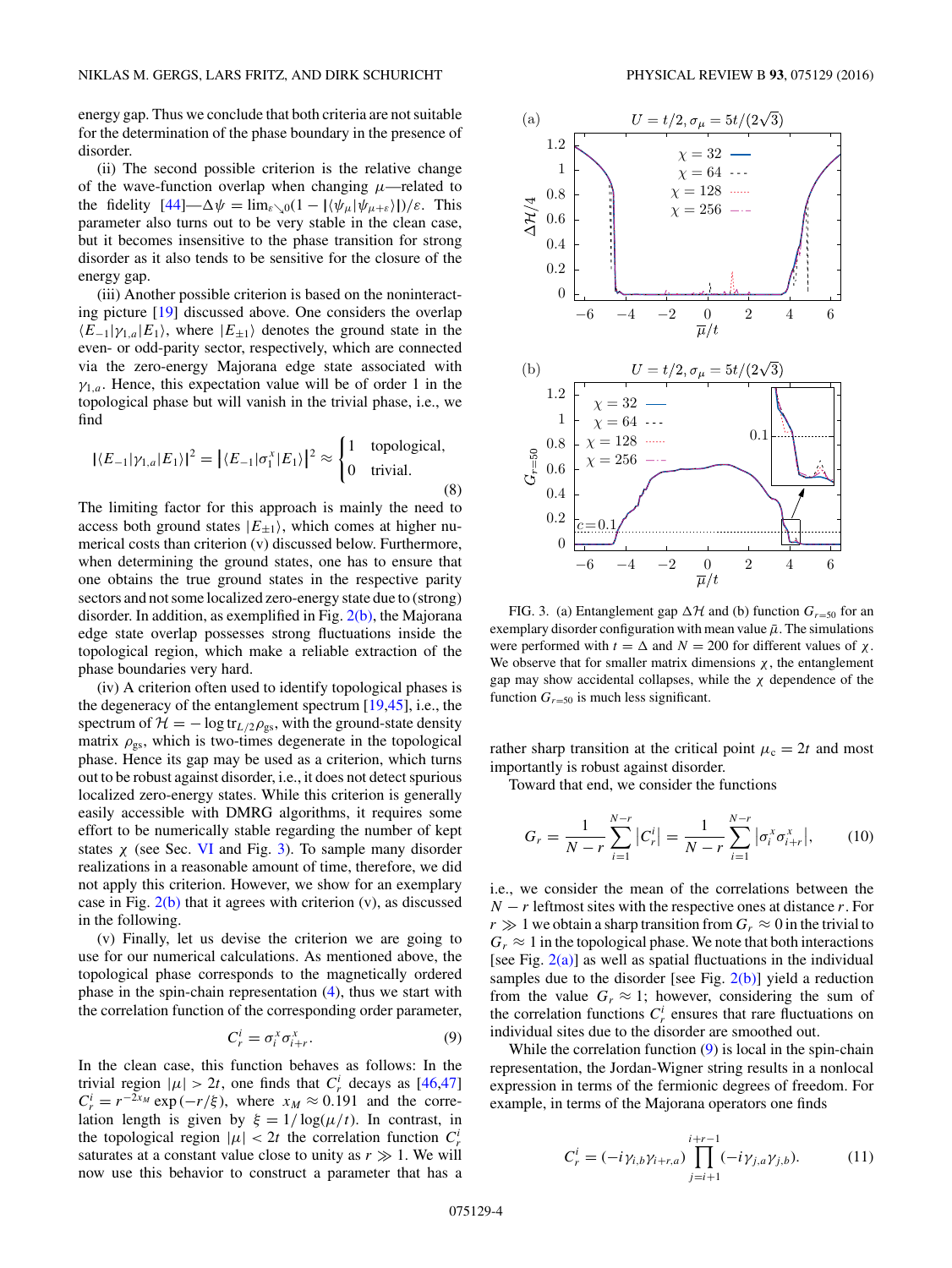<span id="page-4-0"></span>For  $r = 1$ , the Jordan-Wigner string obviously vanishes and  $C_1^i$ just corresponds to the expectation value of finding Majorana fermions bound at neighboring sites. For  $r \gg 1$ , however, the string is essential to get a nonvanishing  $C_r^i$  in the topological phase, reflecting the fact that the topological order is encoded in nonlocal properties of the fermionic model [\(1\)](#page-0-0).

In Fig. [2](#page-2-0) we compare the energy gap  $\Delta E$ , the gap in the entanglement spectrum  $\Delta \mathcal{H}$ , the Majorana edge state overlap  $(8)$ , and the function  $G_r$  for two examples of interacting systems. While for the clean system shown in Fig.  $2(a)$  all four criteria indicate the same critical chemical potential  $\mu = \mu_c \approx 4t$ , in the disordered system shown in Fig. [2\(b\)](#page-2-0) the critical chemical potential extracted from the energy gap shows significant deviations due to localized zero-energy states. Similarly, the Majorana edge state overlap possesses strong fluctuations in the disordered system. On the other hand, the results obtained from the entanglement gap and  $G_{r\gg 1}$  are identical, while the calculation of the latter turns out to be numerically less demanding (see Sec. VI and Fig. [3\)](#page-3-0). We conclude that using the function  $(10)$  provides a stable tool to detect the phase transition between the topological and trivial phases in the presence of both interactions and disorder.

#### **VI. IMPLEMENTATION**

As discussed in the previous section, only the gap in the entanglement spectrum  $\Delta \mathcal{H}$  and the function  $G_{r \gg 1}$  turned out to be robust with respect to strong disorder. The main advantage of the latter is that it is much less affected by truncation errors in the DMRG calculations, in particular in the strongly disordered case. This can be seen in Fig. [3:](#page-3-0) The entanglement gap  $\Delta H$ shows fluctuations that may lead to accidental degeneracies, particularly for small matrix dimensions  $\chi$ , thus increasing the uncertainty in the determination of the topological phase. In contrast, the result for the function  $G_{r=50}$  changes only weakly with  $\chi$ , and it yields reliable results  $[48]$  already for small matrix dimension  $\chi = 32$ , thus reducing the time to simulate many disorder realizations. Hence in the following we use the criterion

$$
G_{r=50}(\bar{\mu}) > c, \quad c = 0.1 \tag{12}
$$

to determine the topological phase. The function  $G_{r=50}(\bar{\mu})$ depends implicitly on the mean  $\bar{\mu}$  via the randomly distributed chemical potentials  $\{\mu_i\}$ . The choice of *c* is largely arbitrary; the effect of choosing other values will be discussed below.

Practically, we proceed as follows:

(i) We generate a set of randomly distributed chemical potentials  $\{\mu_i : i = 1, ..., N\}$  from a uniform distribution with mean 0 and standard deviation  $\sigma_{\mu}$ . The random chemical potentials  $\{\mu_i\}$  are given as quenched disorder and are therefore not altered during the following procedure.

(ii) Now we introduce an auxiliary parameter  $x$  by shifting the randomly distributed chemical potentials, i.e.,  $\mu_i \rightarrow x +$  $\mu_i$ , and we determine the two points  $\mu_c^{\pm}$  by evaluating the positions with  $G_{r=50}(x = \mu_c^{\pm}) = c$ . The critical mean value of the chemical potential is then set to  $\mu_c = (\mu_c^+ - \mu_c^-)/2$ . The use of this symmetrized procedure nullifies random shifts of the center of the topological region, which have to average out to zero anyhow due to the symmetry of the problem under  $\mu_i \rightarrow -\mu_i$ . The function  $G_{r=50}(x)$  is determined using a DMRG calculation with truncation at  $\chi = 32$  states.

(iii) We repeat step (i) for *M* disorder realizations denoted by  $\mu_i^j$ ,  $j = 1, ..., M$  (we use  $M = 100$  throughout). We use postselection to ensure that the mean values  $v^j = \sum_i \mu_i^j$  of the *M* realizations represent the corresponding Gaussian distribution [\[49\]](#page-7-0). We only discard a drawn disorder configuration if already another one within the same acceptance limits for *ν<sup>j</sup>* has been drawn before. Once we have obtained a valid disorder realization, we calculate the critical chemical potential as in step (ii), the final result for  $\mu_c$  being the mean value of the critical chemical potentials of the *M* disorder realizations.

We decided to determine the critical chemical potential  $\mu_c$  for each disorder realization, followed by averaging of *M* realizations. Instead, one may consider averaging the correlation functions over the disorder realizations,  $\langle C_r^i \rangle_{\text{avg}}$ , and then searching for the critical chemical potential. However, close to the critical point these averaged correlation functions are dominated by extremely rare [\[50\]](#page-7-0) disorder realizations, which lead to a decay of  $\langle C_i^r \rangle_{\text{avg}} \propto \exp(-3\pi^{2/3} r^{1/3})$  in contrast to  $\langle C_i^r \rangle$ <sub>typ</sub>  $\propto$  exp( $-\alpha r^{1/2}$ ) for the typical correlation function [ $\alpha$  is a disorder-dependent constant of order  $O(1)$ ]. Hence, one would have to take many more samples into account to obtain a decent computation of the average correlation functions  $\langle C_r^i \rangle_{\text{avg}}$ . Our comparison with exact results [\[51\]](#page-7-0) in the thermodynamic limit for the noninteracting system (cf. Fig. 4) confirmed that these extremely rare disorder realizations do not enter with an above-average weight in the determination of the disorder-averaged critical chemical potential  $\mu_c$ .

We now briefly discuss the deviations in  $\mu_c$  due to various sources of errors, namely approximations during the DMRG procedure as well as our choice of the parameter  $c$  in  $(12)$ . First, by varying the matrix dimension  $\chi$  for various disorder realizations, we found that a reasonable upper limit for the error  $\delta \mu_c$  of  $\delta \mu_c < 0.04 t$  can be achieved by using a rather



FIG. 4. Finite-size dependence of the critical chemical potential  $\mu_c$  as a function of the disorder strength  $\sigma_\mu$  for a noninteracting system with  $t = \Delta$ . The dashed line corresponds to the phase transition in the thermodynamic limit obtained from [\(7\)](#page-2-0), which at weak disorder follows  $\mu_c = 2t + \sigma_\mu^2/(4t) + O(\sigma_\mu^3)$ . Numerically,  $\mu_c$  has been determined with a matrix dimension of  $\chi = 32$  and  $M = 100$ disorder realizations using the algorithm described in Sec. VI. The finite-size results approach the infinite-size behavior already for  $N = 400$ . The vanishing of the topological phase for strong disorder strength is not as sharp as for the infinite-size case.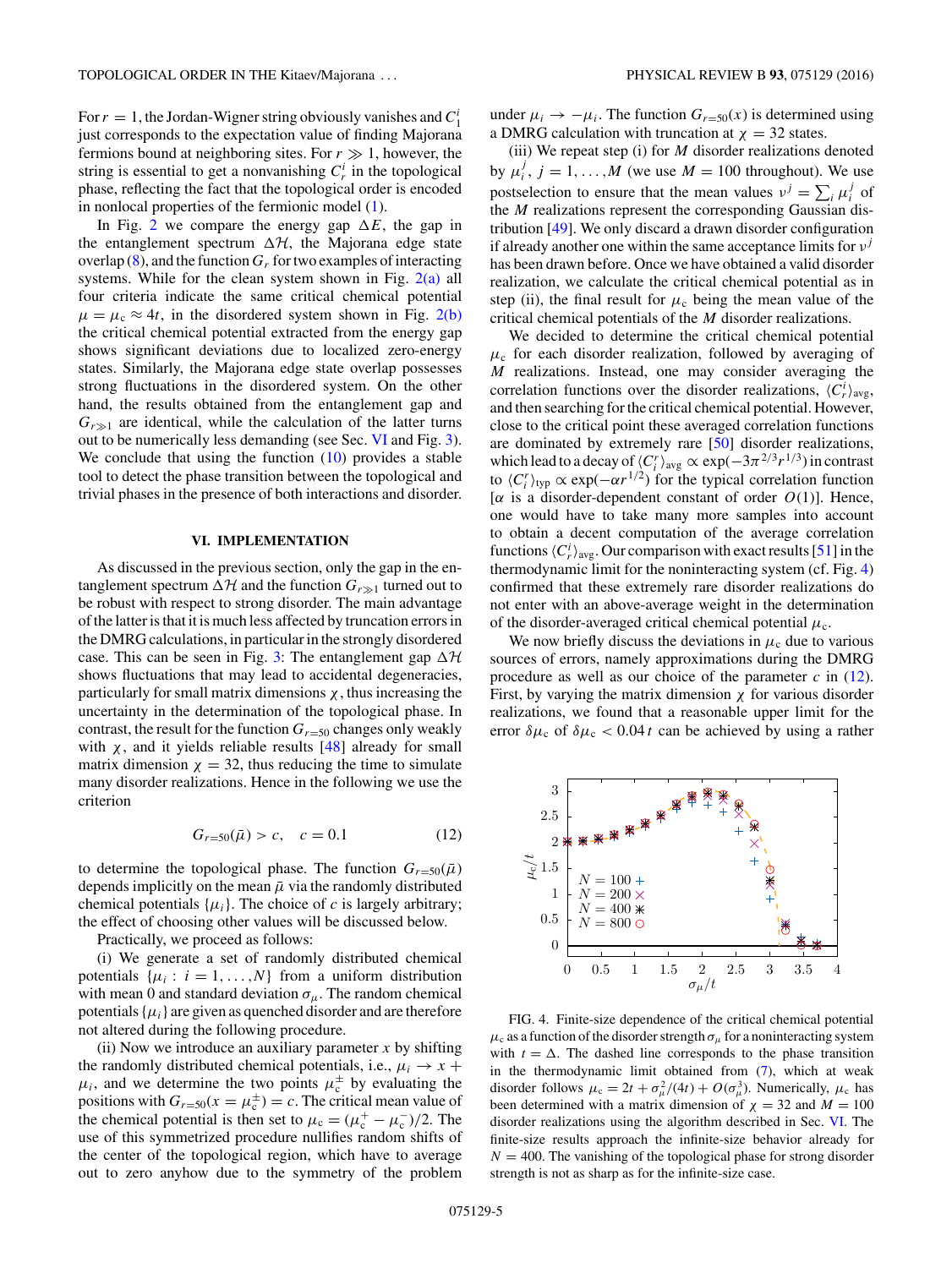<span id="page-5-0"></span>TABLE I. Critical chemical potential  $\mu_c$  for different values of the interaction *U*, disorder strength  $\sigma_{\mu}$ , and parameters *c*. The other parameters are  $t = \Delta$ ,  $N = 400$ , and  $M = 100$ . For moderate disorder strengths  $\sigma_{\mu} < t$ , the errors in  $\mu_c$  remain small.

| U              | $\sigma_{\mu}$  | $c = 0.05$ | $c=0.1$ | $c=0.2$ |
|----------------|-----------------|------------|---------|---------|
| $\overline{0}$ | $2t/\sqrt{3}$   | 2.43t      | 2.38t   | 2.31t   |
| t/2            | $2t/\sqrt{3}$   | 4.35t      | 4.27t   | 4.13t   |
| $\overline{0}$ | $4t/\sqrt{3}$   | 3.20t      | 2.92t   | 2.48t   |
| t/2            | $3.2t/\sqrt{3}$ | 3.61t      | 3.17t   | 2.51t   |

small matrix dimension of  $\chi = 32$  [see Fig. [3\(b\)](#page-3-0) for an example]. Second, we varied the value of *c* and extracted the corresponding critical chemical potentials  $\mu_c$  as shown in Table I. As can be seen, the induced errors are comparable to those originating from the matrix dimension, at least for moderate disorder strengths  $\sigma_{\mu} < t$ .

In addition to these systematical errors, each critical chemical potential will have a statistical error stemming from the fact that by choosing *N* random variables for a given quenched finite-size disorder, one will deviate from the smooth distribution obtained in the thermodynamic limit. We plot the error bars due to this statistical error, which we define as half of the respective standard deviations, in Figs. 5–7. We note that the statistical error only vanishes when taking the thermodynamic limit,  $N \to \infty$ , followed by the limit of an infinite number of disorder realizations,  $M \to \infty$ .

In addition to the statistical error at finite *N* and *M*, one has the usual finite-size error on the critical chemical potential. This is illustrated in Fig. [4](#page-4-0) for the clean system. We observe, however, that even though we used a small matrix dimension  $\chi$  = 32 to reduce the numerical workload for averaging over the disorder samples, a remarkably good agreement between the finite-size results for larger chains  $(N = 400$  and 800) and the exact result in the thermodynamic limit is obtained, even in the strongly disordered regime. Generally we observe that considering smaller systems results in a reduction of the



FIG. 5. Finite-size dependence of the critical chemical potential  $\mu_c$  as a function of the disorder strength  $\sigma_\mu$  for an interacting system with interaction strength  $U = t/2$  and  $t = \Delta$ . The dashed line corresponds to the phase transition in the thermodynamic limit obtained from [\(7\)](#page-2-0).  $\mu_c$  has been determined using criterion [\(12\)](#page-4-0) with a matrix dimension of  $\chi = 32$  and  $M = 100$  disorder realizations. The error bars show the statistical error defined as half of the standard deviations.



FIG. 6. Critical chemical potential  $\mu_c$  as a function of the disorder strength  $\sigma_{\mu}$  for different interaction strengths and  $t = \Delta$ . We used  $N = 400$ ,  $M = 100$ , and  $\chi = 32$ . The dashed lines connecting the data points are a guide to the eye. We observe that repulsive interactions stabilize the topological phase for moderate disorder  $\sigma_u < t$ , while at strong disorder the interactions suppress the topological phase. In contrast, attractive interactions destabilize the topological phase for all disorder strengths. The error bars show half of the standard deviation.

topological phase, even in the interacting case as shown in Fig. 5.

## **VII. INTERPLAY OF DISORDER AND INTERACTION**

We now turn to the main result of our work, namely the determination of the phase diagram in the presence of disorder and interactions. Before doing so, we point out that the phase diagrams presented in Figs. 6 and 7 have to be understood as averaged ones for finite systems in the following sense: While for each disorder realization we have a fixed Hamiltonian and thus a definitive answer to whether Majorana modes are present or not, the shown phase diagrams are obtained by averaging over *M* disorder realizations. Thus in the region denoted "topological phase," a finite percentage of disorder realizations will possess Majorana modes. The precise value



FIG. 7. Critical interaction strength  $U_c$  as a function of the disorder strength  $\sigma_{\mu}$  for different mean values of the chemical potential  $\bar{\mu}$  and  $t = \Delta$ . We used  $N = 400$ ,  $M = 100$ , and  $\chi = 32$ . The dashed lines connecting the data points are a guide to the eye. Again we observe that weak interactions and weak to moderate disorder strengths stabilize the topological phase. The error bars show the statistical error, which is much smaller than in Fig. 6.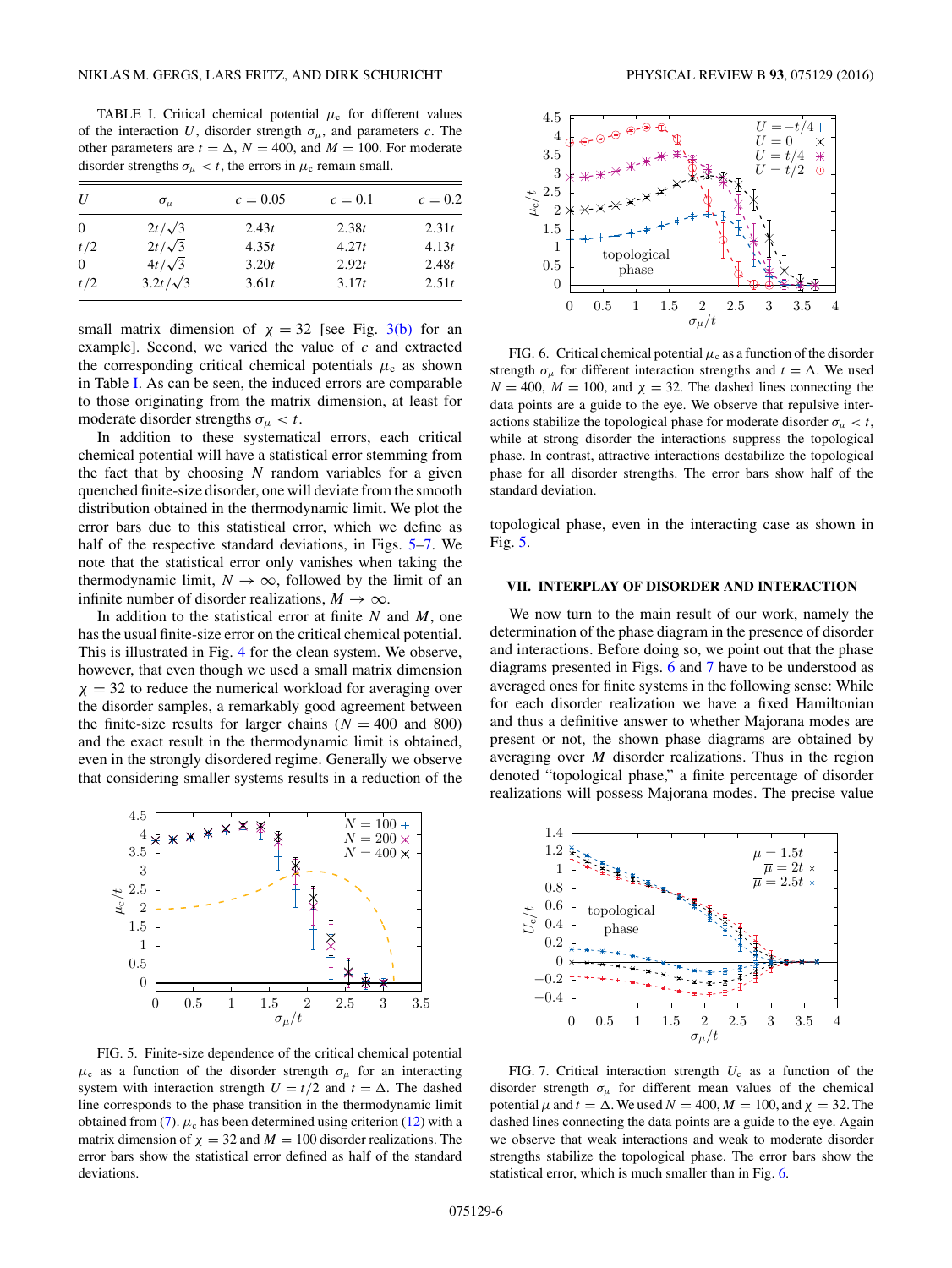<span id="page-6-0"></span>of this percentage depends on the specific point in the phase diagram and the system size, while its value at the indicated phase boundaries also depends on the details of our approach, such as, for example, the value of *c* chosen in the criterion [\(12\)](#page-4-0). However, we expect that in the thermodynamic limit the indicated phase boundaries become sharp transitions.

Now we turn to the discussion of the obtained phase diagrams. The finite-size behavior for the interplay of disorder and interactions is illustrated in Fig. [5,](#page-5-0) where the results for the critical chemical potential  $\mu_c$  for chains with up to  $N = 400$  sites are shown. Generally, the finite-size effects are very similar to the noninteracting case. For example, at weak to moderate disorder,  $\sigma_{\mu} < t$ , the finite-size effects are very weak. We also observe that the statistical errors decrease quickly when increasing the system size, and they are only appreciable in the strongly disordered regime.

We have performed simulations for systems with  $t = \Delta$ and several values of the interaction strength for chains of length  $N = 400$  using  $\chi = 32$  states and  $M = 100$  disorder realizations. Our results for the phase diagram are summarized in Figs. [6](#page-5-0) and [7,](#page-5-0) which constitute the main result of our work.

For weak disorder strengths  $\sigma_{\mu}/t \lesssim 1$  we observe in Fig. [6](#page-5-0) that the topological phase is stabilized by the disorder irrespective of the interaction strength, i.e., for all considered values of *U* the critical chemical potential  $\mu_c$  initially increases with  $\sigma_{\mu}$ . In fact, in this regime disorder and interactions seem not to influence each other, and the phase boundary is well described by simply adding up their individual effects. Thus for  $t = \Delta$  and in the thermodynamic limit we obtain

$$
\mu_{\rm c} = 2t + \frac{32U}{3\pi} + \frac{\sigma_{\mu}^2}{4t} + O(U^2, \sigma_{\mu}^3),\tag{13}
$$

which is consistent with the numerically determined phase boundary shown in Fig. [6.](#page-5-0)

Similarly, in the phase diagram shown in Fig. [7](#page-5-0) we observe that for weak interactions moderate disorder stabilizes the topological phase. In fact, the phase boundary is just described by (13). As discussed in Sec. [III,](#page-1-0) for strong interactions the clean system possesses incommensurate and commensurate charge-density-wave phases with the transition from the topological phase to the incommensurate charge-density phase at  $U_c \approx t$  (for  $\mu \approx 2t$ ). Here we see that even weak disorder suppresses the topological phase by decreasing the critical interaction strength  $U_c$  as compared to the noninteracting system, in contrast to the transition at weak interaction strengths  $U \approx 0$ .

Stronger disorder generally leads to a collapse of the topological phase since the system is presumably dominated by states localized around sites with strongly negative  $\mu_i$ . Interactions amplify this behavior, i.e., both for repulsive and attractive interactions the topological phase is destroyed already at weaker disorder. This is consistent with the findings



FIG. 8. Energy gap between the ground state and the second excited state for nondisordered systems with chemical potential *μ* and  $t = \Delta$ , obtained from DMRG simulations with  $\chi = 32$  and  $N = 400$ . We observe that the energy gap in the topological phase (centered around  $\mu = 0$ ) is reduced by both repulsive and attractive interactions.

for disordered, superconducting nanowires with repulsive interactions  $[11,16]$ . An intuitive explanation for the suppressive effect of interactions can be given by considering the energy gap above the twofold-degenerate ground state in the topological phase. As illustrated in Fig. 8, both repulsive and attractive interactions decrease this gap, which allows sufficiently strong fluctuations in the chemical potential to destroy the topological phase more easily.

## **VIII. CONCLUSION**

We have studied the combined effect of disorder and interactions on the phase diagram of a generalized Kitaev/Majorana chain. Toward that end, we considered several observables for the determination of the phase boundary between the topological phase and the trivial phase. It turned out that the most useful observable was given by the function  $(10)$ , which was calculable in DMRG simulations with relatively small numerical effort. We observed that moderate disorder stabilizes the topological order even in the model with weak to moderate interactions. However, the suppression of the topological phase by strong disorder was found to be amplified by both repulsive and attractive interactions, as can be seen in Fig. [6.](#page-5-0)

#### **ACKNOWLEDGMENTS**

We thank Philippe Corboz, Fabian Hassler, Fabian Heidrich-Meisner, Christoph Karrasch, Hosho Katsura, Dante Kennes, Salvatore Manmana, and Tatjana Puškarov for useful comments and discussions. This work is part of the D-ITP consortium, a program of the Netherlands Organisation for Scientific Research (NWO) that is funded by the Dutch Ministry of Education, Culture and Science (OCW).

[2] J. Alicea, [Rep. Prog. Phys.](http://dx.doi.org/10.1088/0034-4885/75/7/076501) **[75](http://dx.doi.org/10.1088/0034-4885/75/7/076501)**, [076501](http://dx.doi.org/10.1088/0034-4885/75/7/076501) [\(2012\)](http://dx.doi.org/10.1088/0034-4885/75/7/076501).

[4] C. W. J. Beenakker, [Annu. Rev. Condens. Matter Phys.](http://dx.doi.org/10.1146/annurev-conmatphys-030212-184337) **[4](http://dx.doi.org/10.1146/annurev-conmatphys-030212-184337)**, [113](http://dx.doi.org/10.1146/annurev-conmatphys-030212-184337) [\(2013\)](http://dx.doi.org/10.1146/annurev-conmatphys-030212-184337).

[5] S. R. Elliott and M. Franz, [Rev. Mod. Phys.](http://dx.doi.org/10.1103/RevModPhys.87.137) **[87](http://dx.doi.org/10.1103/RevModPhys.87.137)**, [137](http://dx.doi.org/10.1103/RevModPhys.87.137) [\(2015\)](http://dx.doi.org/10.1103/RevModPhys.87.137).

<sup>[1]</sup> F. Wilczek, [Nat. Phys.](http://dx.doi.org/10.1038/nphys1380) **[5](http://dx.doi.org/10.1038/nphys1380)**, [614](http://dx.doi.org/10.1038/nphys1380) [\(2009\)](http://dx.doi.org/10.1038/nphys1380).

<sup>[3]</sup> M. Leijnse and K. Flensberg, [Semicond. Sci. Technol.](http://dx.doi.org/10.1088/0268-1242/27/12/124003) **[27](http://dx.doi.org/10.1088/0268-1242/27/12/124003)**, [124003](http://dx.doi.org/10.1088/0268-1242/27/12/124003) [\(2012\)](http://dx.doi.org/10.1088/0268-1242/27/12/124003).